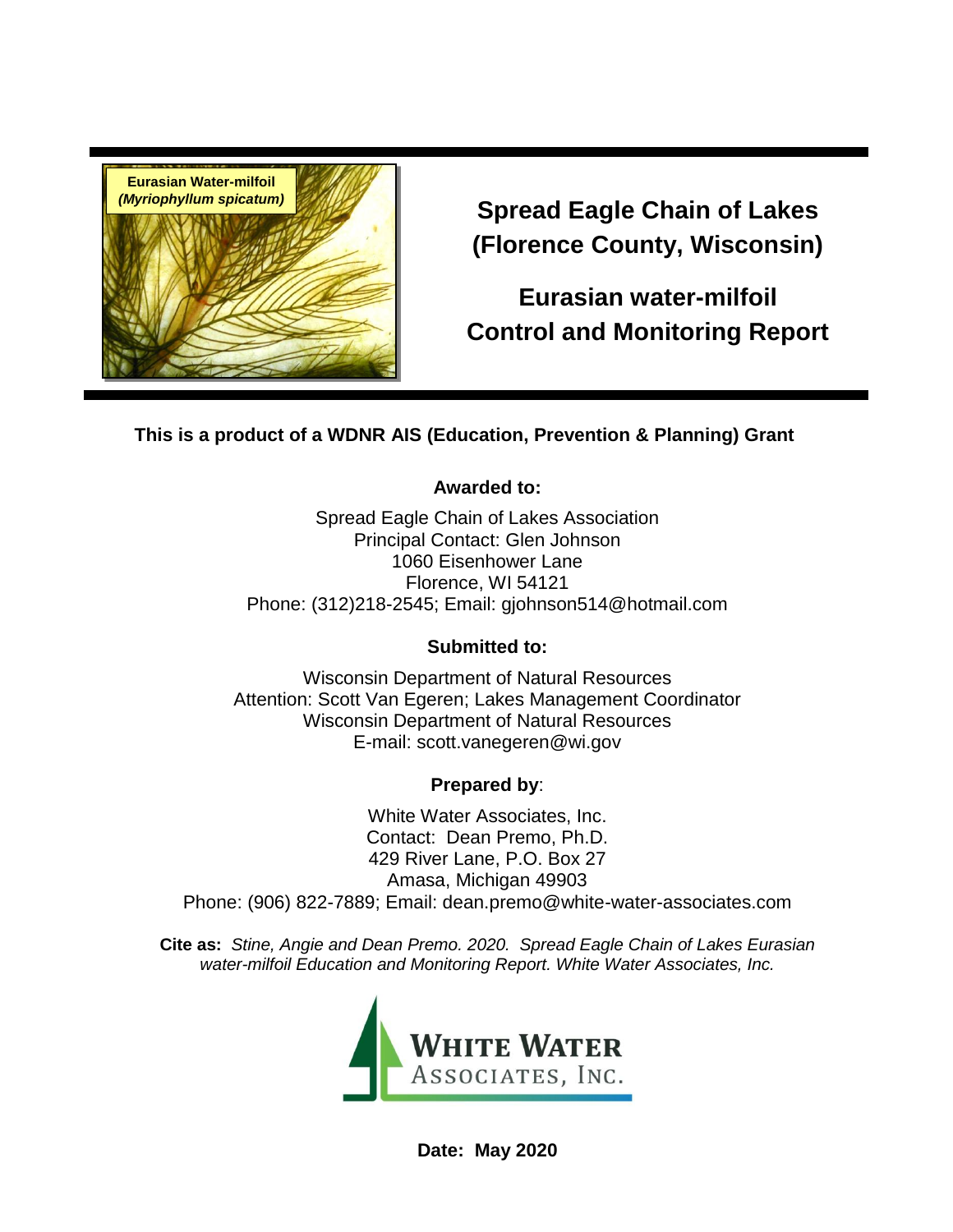# **TABLE OF CONTENTS**

| INTRODUCTION AND HISTORY          |   |
|-----------------------------------|---|
| EURASIAN WATER-MILFOIL BACKGROUND | 2 |
| <b>METHODS</b>                    | 3 |
| <b>RESULTS &amp; DISCUSSION</b>   |   |

 *Photo of Eurasian water-milfoil on cover page is by Dean Premo, White Water Associates, Inc.*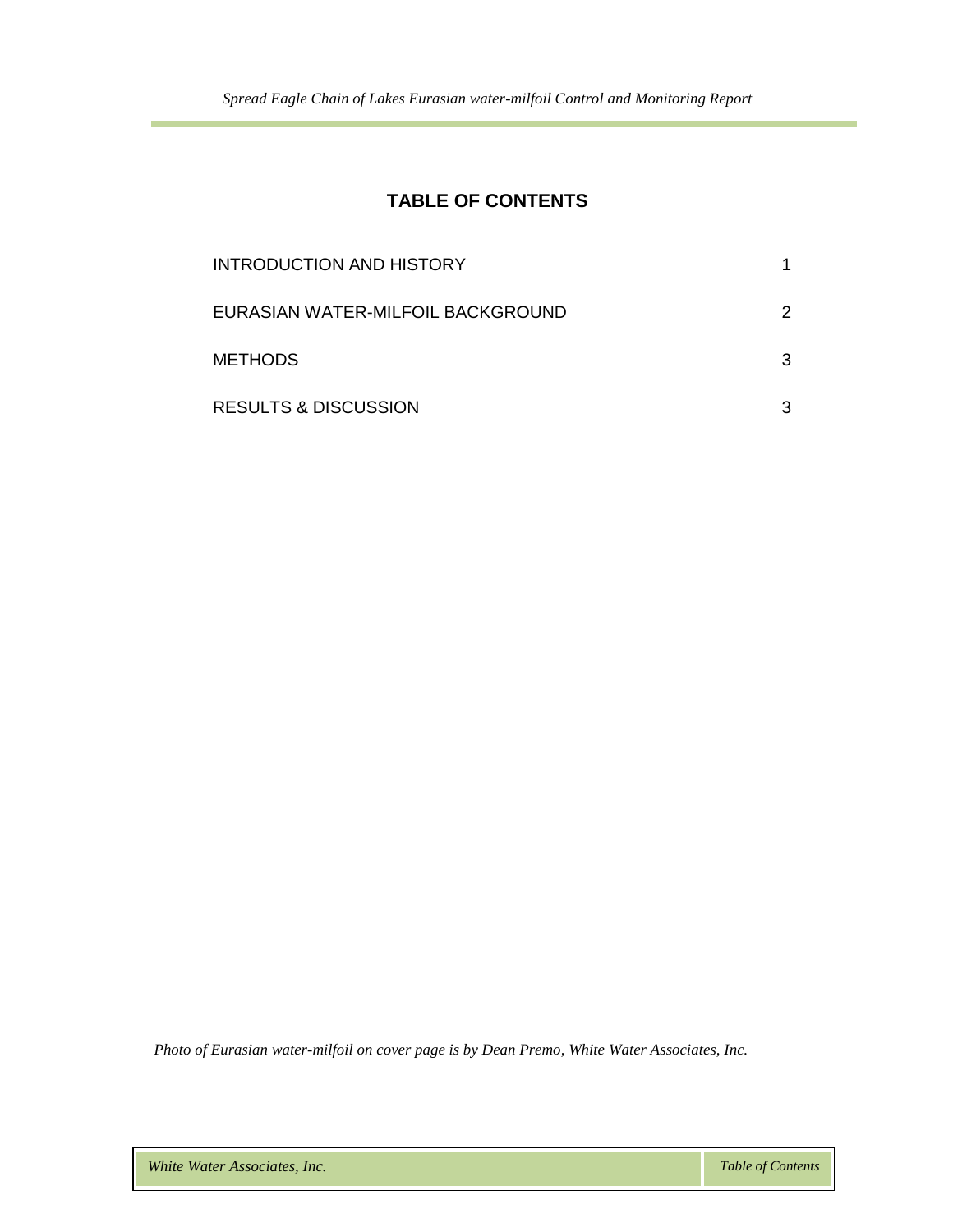## **INTRODUCTION AND HISTORY**

On September 5, 2012, during Early Detection Monitoring, the Wisconsin Department of Natural Resources (WDNR) discovered Eurasian water-milfoil (*Myriophyllum spicatum*) in North Lake of the Spread Eagle Chain of Lakes (SECOL) in Florence County, Wisconsin. Zebra Mussels (*Dreissena polymorpha*) were found in North Lake during the same inspection. At that time, an Early Detection and Rapid Response Project was awarded to the Spread Eagle Chain of Lakes Association (SECOLA) for response to the simultaneous discoveries of these two aquatic invasive species. This initial grant was used in 2014 and 2015. A subsequent grant (Education, Prevention, and Planning) was awarded to continue monitoring and handpulling efforts for EWM, zebra mussel population monitoring, the yellow iris monitoring and mapping, general aquatic invasive species (AIS) monitoring, and education of SECOLA members. To date, the Eurasian water-milfoil (EWM) in North Lake has been successfully managed by hand-pulling. Low population levels of EWM have been achieved and maintained.

In 2017, the WDNR awarded another AIS Education, Prevention, and Planning grant to the SECOLA. This grant has allowed an expansion of monitoring efforts to include the entire Spread Eagle Chain of Lakes and included additional education to take place. Activities under this grant took place in 2017 and 2018. The specified goals under this project were to (1) conduct monitoring on the Spread Eagle Chain to locate and document new EWM colonies (and other aquatic invasive plant species) and (2) train lake stewards to monitor for AIS. The project was designed to reinforce long-term stewardship for the Spread Eagle Chain of Lakes. Over the course of these efforts on the Spread Eagle Chain of Lakes, scientists at White Water Associates have acted as consultants to the SECOLA.

In 2017, the WDNR awarded an Established Population Control Grant to SECOLA. This grant allowed monitoring efforts for the entire Spread Eagle Chain and for hand-pulling EWM on North Lake. This document reports on the efforts conducted under this grant. We organize this report in four sections (including the Introduction). In the next section (Eurasian water-milfoil Background), we summarize the species' identification, reproduction, and dispersal. The Methods section details our approach to monitoring and education under this project. Findings and project outcomes are reported in the Results and Discussion section.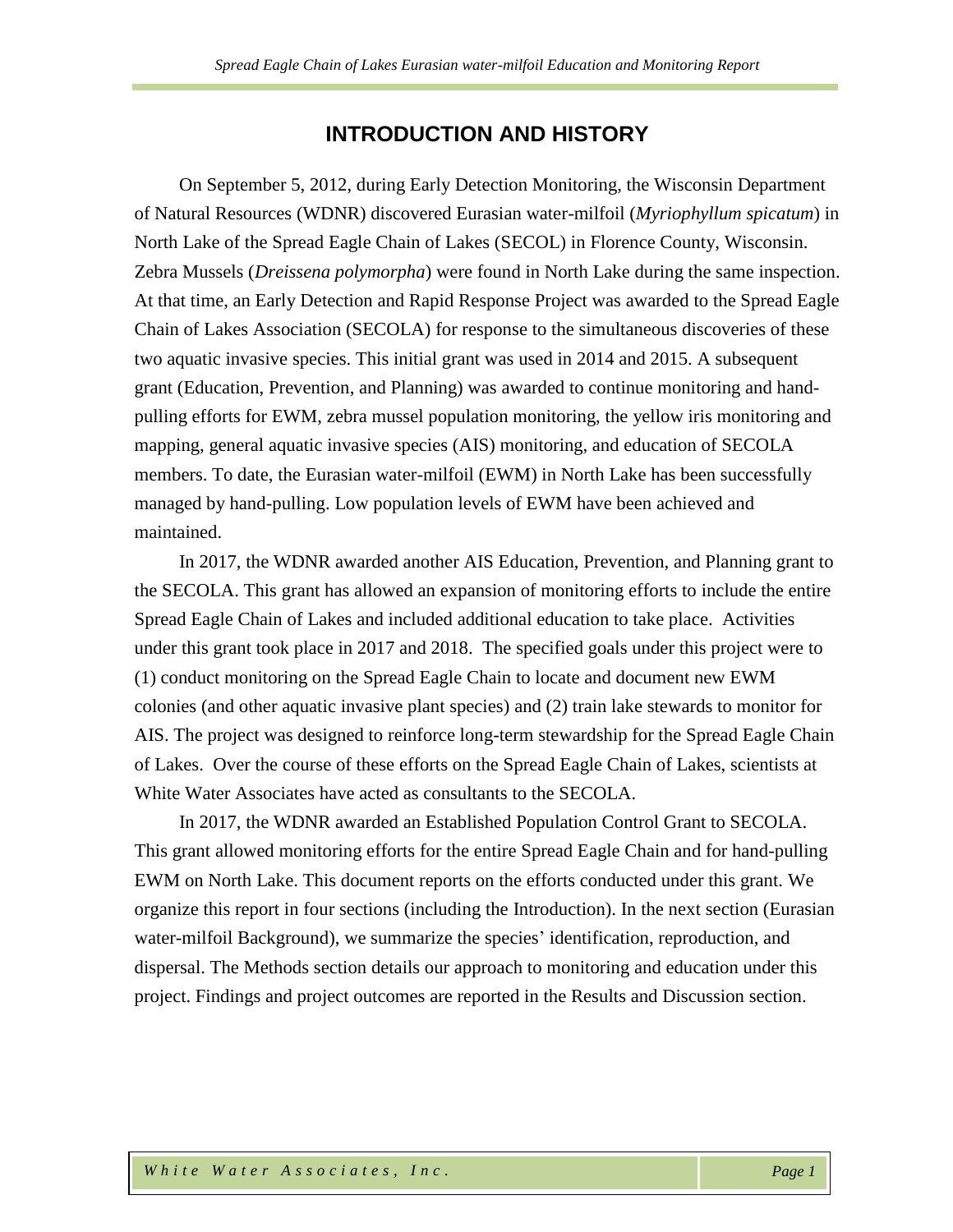# **EURASIAN WATER-MILFOIL BACKGROUND**

Eurasian water-milfoil (EWM) can be aggressive AIS. Eurasian water-milfoil is identified by having whorls of finely divided leaves. EWM usually has 14 or more leaflets on each side of the leaf axis (see Exhibit 1). Native water-milfoils usually have fewer than 12 pairs of leaflets. EWM is detrimental to lakes because it can form dense mats, preventing light from reaching other native plants and can interfere with boating and other recreational activities. EWM reproduces by buds, rhizomes and by mechanical fragmentation (such as being chopped up by boat engine propellers). The high level of boating traffic in the Spread Eagle Chain of Lakes increases the chances for this species to disperse throughout the chain.



Exhibit 1. Photograph of Eurasian water-milfoil (*Myriophyllum spicatum*).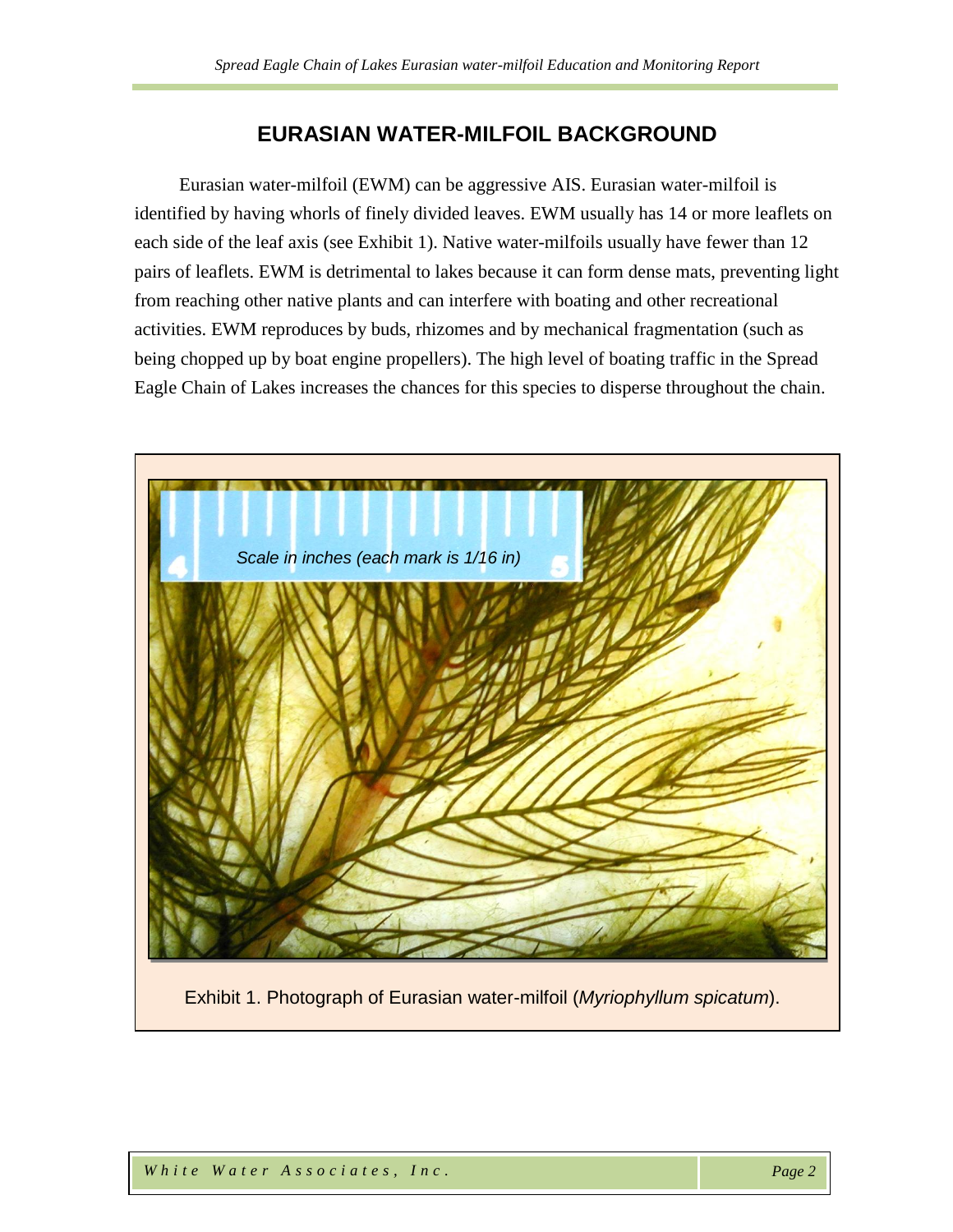## **METHODS**

White Water scientists and SECOLA volunteer monitors conducted informed meander searches in the littoral zone of the Spread Eagle Chain of Lakes with two to three observers watching from a slow moving watercraft. In areas that seemed especially suitable for EWM or other AIS, White Water scientist Angie Stine used snorkel to better observe the plant community. Formal searches took place in spring and fall bouts in 2017, 2018, and 2019. Midsummer spot checks were also conducted if volunteers observed suspicious plants. The SECOLA continually aspires to educate and train lake stewards willing to conduct volunteer monitoring for AIS. Volunteers helped with the meander searches and the hand-pulling.

Hand-pulling was conducted using SCUBA and snorkel gear. Plants were placed into mesh bags and brought to the boat. A person in the main work boat (or from other watercraft) collected any fragments that appeared with a rake or dipnet. On occasion, EWM was pulled using a long-handled rake from the boat. These techniques allowed for very selective handpulling of EWM with almost no collection of native species in the process.

#### **RESULTS & DISCUSSION**

On June 5 and 6, 2017, Angie Stine (White Water Associates, aquatic biologist), Gary Weber (SECOLA volunteer and President), and Carolyn Weber-Starling (AIS Team Leader for Florence County), conducted a meander search around the entire Spread Eagle Chain of Lakes (with the exception of South Lake). Gary Weber returned later to use a kayak on South Lake where access for larger boats is difficult. EWM was located at five locations in North Lake. Four of these sites were known sites where EWM had been detected and managed by hand-pulling in the past (EWM 8, EWM 9, EWM 11, and EWM 13 on Exhibits 2 and 3). One site near Robbins Island was a new location (EWM 14 on Exhibits 2 and 3).

On June 23, 2017, Tracey Stine and Angie Stine (White Water) met Jay Weber to SCUBA dive and hand-pull the EWM. Forty pounds were pulled at EWM 14. The substrate was sandy and rocky so it was more difficult to get the plant by the roots. There was a large fallen tree off the island that the EWM had rooted under and this patch was difficult to pull all of the plants because of safety concerns. Some of the EWM plants were rooted in 13 feet of water while others were shallow. Approximately 15 EWM plants were pulled at EWM 11. The substrate at this site is soft and the plants are easy to pull. Exhibit 4 displays the date, site, and wet weight in pounds of EWM pulled on North Lake during 2017, 2018, and 2019.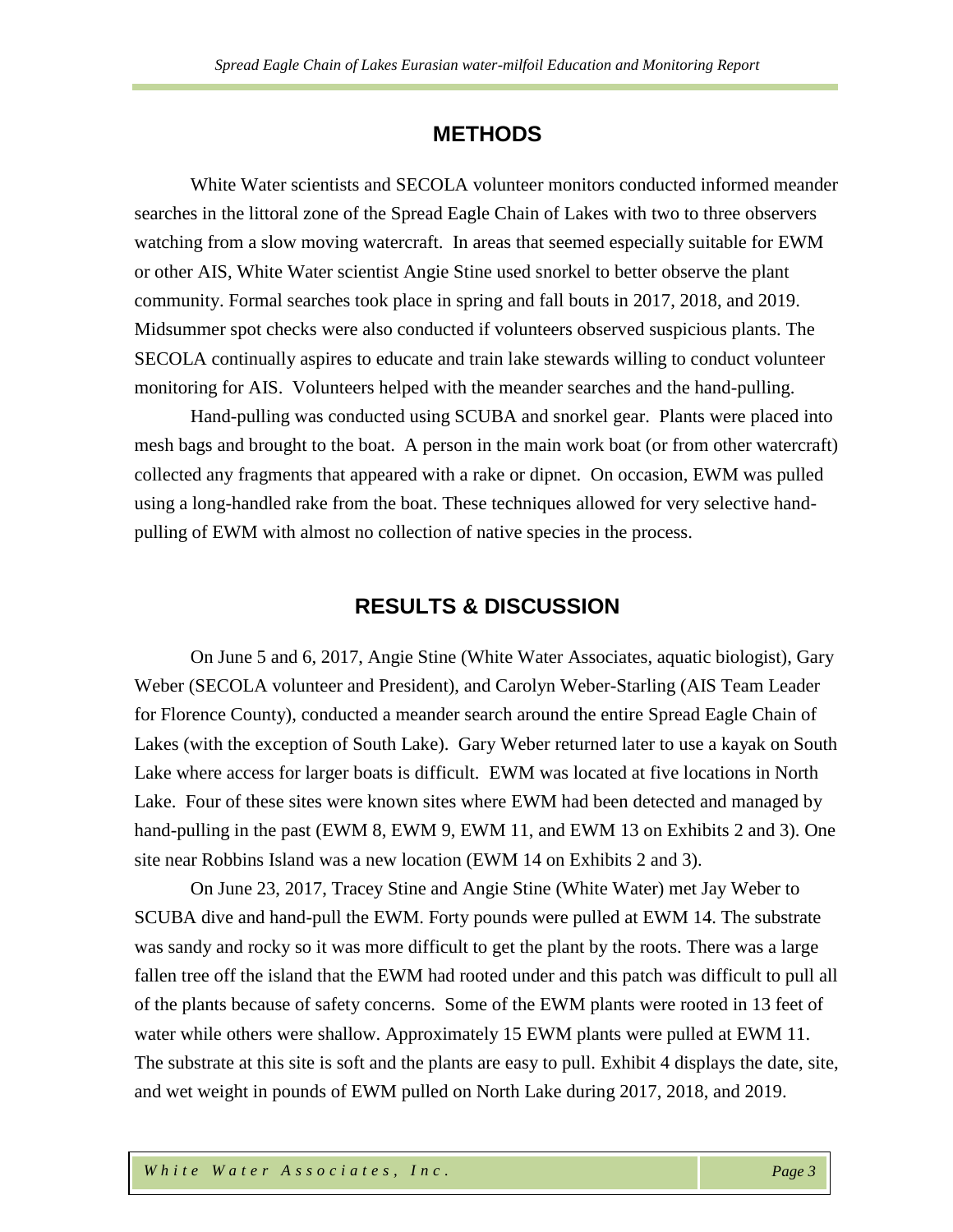On August 4, 2017 Angie Stine and Carolyn Weber gave a presentation about aquatic invasives, water quality and the work conducted for the Education and Monitoring Grant. Twenty-four participants attended.

On August 11, 2017 Tracey Stine and Angie Stine met Jay Weber to search for EWM in North Lake and part of Middle Lake. EWM was found by Robbins Island (EWM 14), Buchanan's dock (EWM 8) and the raft along the north shore of North Lake (EWM 9). A total of nine pounds of EWM was pulled (Exhibit 4).

On September 19, 2017 Angie Stine and Gary Weber conducted a meander search on the Spread Eagle Chain of Lakes. No EWM was found except in North Lake. There were a few plants by Robbins Island (EWM 14) and one between the island and the boat landing (EWM 13). There was also a plant in the shallow bay (EWM 11). Only five EWM plants  $\ll 1$ pound) were pulled using the rake by Robbins Island (EWM 14).

On October 25, 2017, Angie Stine met Jay Weber and searched North Lake. Two plants were found by Robbins Island (EWM 14) and were pulled with a rake.

On June 7, 2018 Angie Stine, Andrea Grosskopf (White Water), and Gary Weber went out to meander search for EWM in the Spread Eagle Chain of Lakes. Two Florence AIS personnel (Rachel and Ashley) were also part of the group. Angie snorkeled areas of North Lake. EWM was observed near the raft (EWM 9, two pounds removed), Buchanan's dock (EWM 8, eight pounds removed), and the shallow bay (EWM 11, four pounds removed). A new find was located along the northeast shore of North Lake (EWM 15, two pound removed). Total of sixteen pounds was hand-pulled.

Jay Weber hand-pulled five pounds of EWM at EWM 13 on June 14, 2018, fifteen pounds at EWM 13 on June 23, 2018, and three pounds at EWM 11 on July 25, 2018.

On June 28, 2018 Angie Stine and Tracey Stine met Jay Weber and used SCUBA to hand-pull EWM by Robbins Island (EWM 14, six pounds pulled) and approximately 20 EWM plants by Buchanan's dock (EWM eight, eight pounds pulled). There were also a few plants hand-pulled at EWM 11 (two pounds). In all, sixteen pounds were pulled.

On August 28, 2018, Angie Stine and Jay Weber looked for EWM in North Lake. Three plants were found near Robbins Island (EWM 14, two pounds pulled). There were ten plants by Buchanan's dock (EWM 8, three pounds pulled). We searched out into Middle Lake and found a new EWM location (EWM 16). There were approximately 15-20 plants in 15 feet of water. A new rapid response grant was proposed to conduct hand-pulling for Middle Lake.

On May 15, 2019, Angie Stine and Ryan Warmboe (White Water), Scott Goodwin (Florence County), and Jay Weber searched for EWM in North Lake and Middle Lake and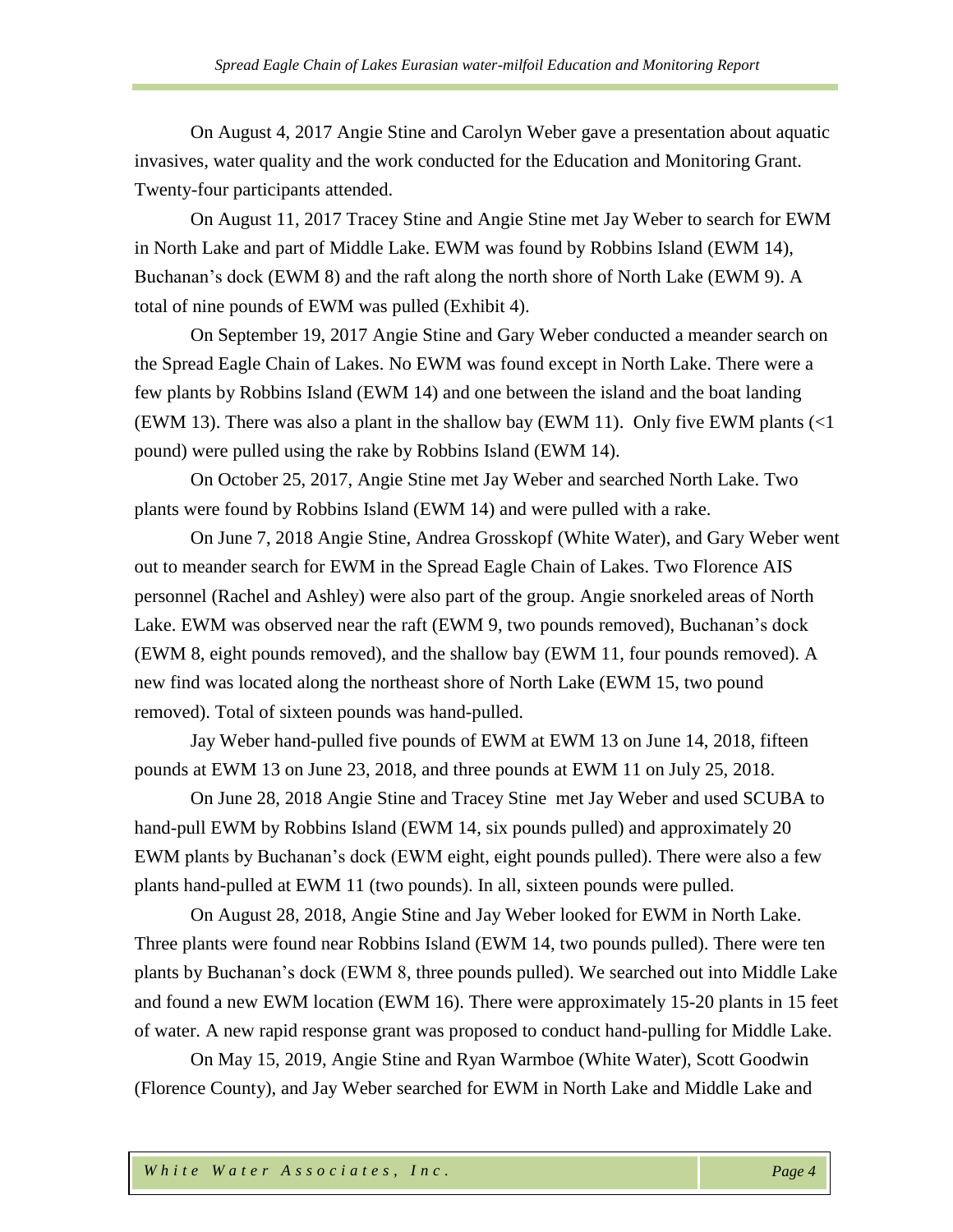continued on to search the entire Chain of Lakes (except South Lake). At EWM 13, there were three plants. At EWM 14 there were seven plants. At EWM 17 (new find) there was a single plant. At EWM 8 there were five plants. At EWM 18 (new site) there was one plant. At EWM 12 there were five plants. At EWM 16 in Middle Lake there were numerous EWM plants. Scott Goodwin brought an underwater drone to look for EWM. SECOLA contributed money in the purchase of the drone with Florence County Land and Conservation Department. The drone has a camera and some mechanical arms that could possibly pick up something from the bottom. We were able to see EWM by way of the drone camera.

On May 17, 2019, Angie Stine met Jay Weber to continue a meander search on the rest of the Chain of Lake and no new AIS were found.

On June 11, 2019, Angie Stine, Ryan Warmboe, and Scott Denzer (White Water) met Jay Weber to hand-pull EWM in North Lake. At Robbins Island (EWM 14), 58 pounds were pulled. Six pounds were pulled at EWM 13 and four pounds were pulled at EWM 8. Three pounds of EWM were pulled at EWM 19 (new site). Six pounds were pulled at EWM 17. On the May 17, 2019 outing, a total of 77 pounds of EWM were pulled from North Lake.

On June 21, 2019, Angie Stine, Ryan Warmboe, and Scott Denzer met Jay Weber to hand-pull EWM in North Lake. SCUBA was used and Ryan worked from a kayak to catch any EWM fragments on the surface. EWM 13 had eleven pounds pulled. EWM 14 had three pounds of EWM pulled. EWM 16 had a few EWM plants present.

On September 5, 2019, Angie Stine and Jay Weber meander searched. EWM 13 had five plants. EWM 19 had two EWM plants. EWM 12 had two plants. Middle Lake had a new find at EWM 20 (Exhibit 5) with only two EWM plants. EWM 16 had two EWM plants.

During the hand-pulling process there were only a few fragments of native vegetation that were pulled because they intertwined in the EWM. *Elodea canadensis* and *Ceratophyllum demersum* have been found when emptying the bags of EWM on shore but only one or two in an outing. GPS tracking was not used on these surveys but we meandered the lake margin and wherever we could visually see aquatic plants. The Spread Eagle Chain lakes have good water transparency and it is easy to spot EWM when weather conditions are appropriate.

In addition to the monitoring work reported above, SECOLA volunteers Jay Weber and Carl Sundberg conducted numerous monitoring outings on their own. Over the course of this work, there were a total of 201 pounds of EWM hand-pulled in North Lake (Exhibit 4). It will be beneficial for the SECOLA volunteers and consultants to continue to monitor and hand-pull EWM where it occurs in the Chain (currently North and Middle Lakes). The entire Chain of Lakes should be monitored during the open water season for EWM and new AIS.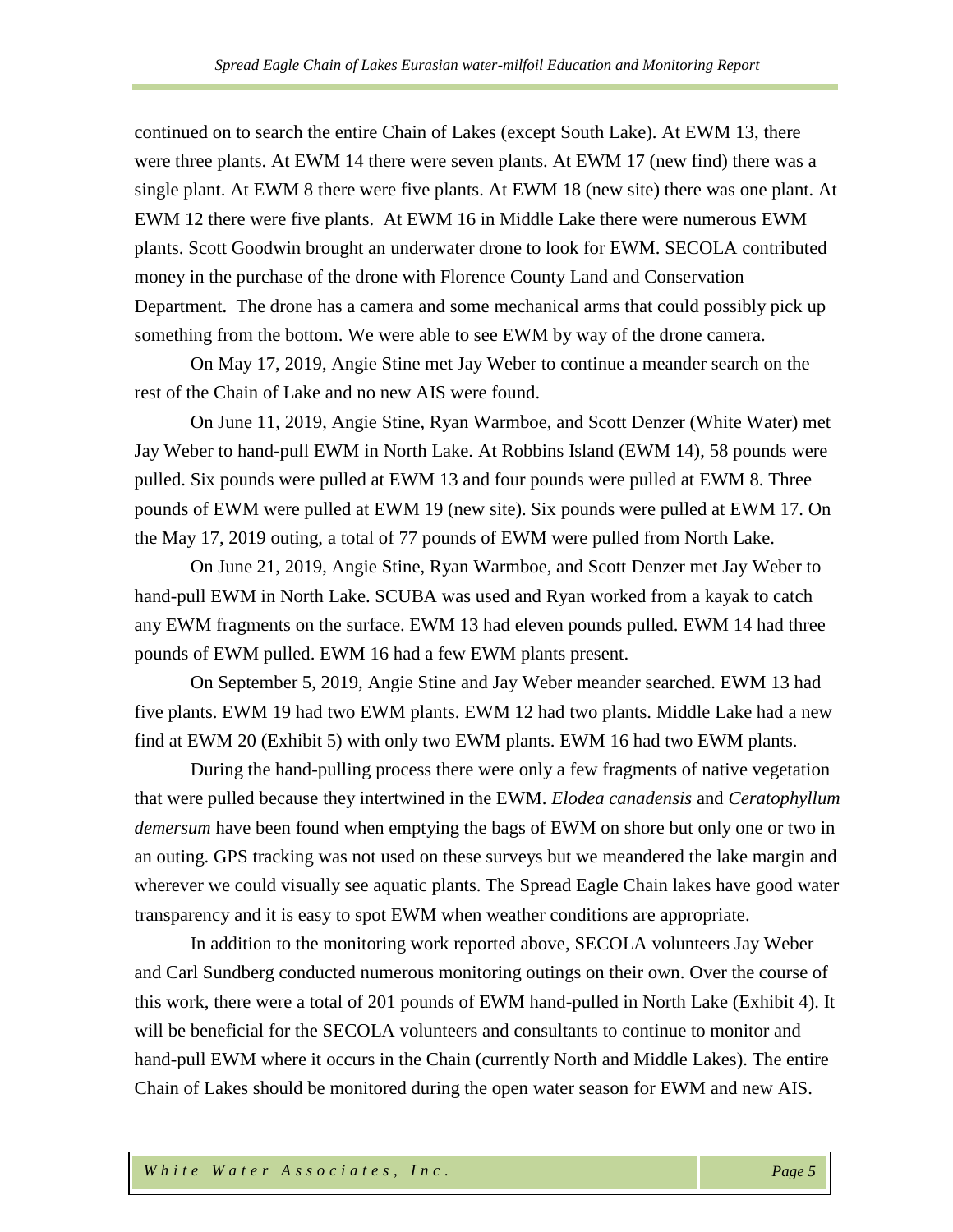| Exhibit 2. History of EWM on the Spread Eagle Chain of Lakes |                   |                     |                                                                                                                                                                                      |  |  |  |  |  |  |
|--------------------------------------------------------------|-------------------|---------------------|--------------------------------------------------------------------------------------------------------------------------------------------------------------------------------------|--|--|--|--|--|--|
| <b>Point</b>                                                 | <b>Year Found</b> | Latitude/Longitude  | <b>Comments</b>                                                                                                                                                                      |  |  |  |  |  |  |
| EWM <sub>1</sub>                                             | 2013              | 45.90135, -88.13724 | These are the locations of the original EWM finds                                                                                                                                    |  |  |  |  |  |  |
| EWM <sub>2</sub>                                             | 2013              | 45.90090, -88.13726 | on 9/18/13 south of Robbins Island by Caitlin<br>Clarke and Carl Sundberg. Specimens from EWM1<br>were sent out for verification.                                                    |  |  |  |  |  |  |
| EWM3                                                         | 2013              | 45.90125, -88.13728 | This is the site of an additional find made by Angie<br>Stine and Caitlin Clarke (White Water Associates)<br>on 9/23/13 during a Spread Eagle Chain of Lakes<br>EWM monitoring bout. |  |  |  |  |  |  |
| EWM4                                                         | 2013              | 45.90121, -88.13731 | On 9/25/13 Clarke and Stine returned to the EWM<br>to conduct hand-pulling while snorkeling. These                                                                                   |  |  |  |  |  |  |
| EWM <sub>5</sub>                                             | 2013              | 45.90119, -88.13736 | two additional points were marked where EWM<br>plants were removed. About 100 plants (stems)<br>were removed from these five sites. On 6/2/15,<br>Stine hand-pulled 2 EWM plants.    |  |  |  |  |  |  |
| EWM <sub>6</sub>                                             | 2014              | 45.90123; -88.13736 | Points marked by Angie Stine during hand-pulling<br>efforts in 2014 (south of Robbins Island). Part of                                                                               |  |  |  |  |  |  |
| EWM7                                                         | 2014              | 45.90122; -88.13731 | the same general group of points EWM1-EWM5.                                                                                                                                          |  |  |  |  |  |  |
| EWM8                                                         | 2014              | 45.90485; -88.13362 | NE corner of North Lake. Double-garage door boat<br>house                                                                                                                            |  |  |  |  |  |  |
| EWM9                                                         | 2014              | 45.90545; -88.13846 | Near raft along the north shore of North Lake                                                                                                                                        |  |  |  |  |  |  |
| EWM10                                                        | 2014              | 45.90511; -88.14153 | large clump, in open water north of boat landing                                                                                                                                     |  |  |  |  |  |  |
| EWM <sub>11</sub>                                            | 2014              | 45.90565; -88.14156 | In fine sediment near shore.                                                                                                                                                         |  |  |  |  |  |  |
| EWM <sub>12</sub>                                            | 2012              | 45.90604, -88.13928 | Site of original North Lake EWM find in 2012 by<br><b>WDNR</b>                                                                                                                       |  |  |  |  |  |  |
| EWM <sub>13</sub>                                            | 2016              | 45.90294; -88.13970 | 2016 new site by Robbins Island across from Boat<br>Landing discovered by Weber and Sundberg.                                                                                        |  |  |  |  |  |  |
| EWM14                                                        | 2017              | 45.90327; -88.13880 | Site found along north side of Robbins Island                                                                                                                                        |  |  |  |  |  |  |
| EWM15                                                        | 2018              | 45.90506; -88.13595 | Site found along the northeast side of North Lake                                                                                                                                    |  |  |  |  |  |  |
| EWM16                                                        | 2018              | 45.89825; -88.13615 | Site found in Middle Lake (see Exhibits 3 & 4)                                                                                                                                       |  |  |  |  |  |  |
| EWM17                                                        | 2019              | 45.90469; -88.13340 | Area South of double garage boat house                                                                                                                                               |  |  |  |  |  |  |
| EWM18                                                        | 2019              | 45.90494; -88.13385 | Site near EWM12                                                                                                                                                                      |  |  |  |  |  |  |
| EWM <sub>19</sub>                                            | 2019              | 45.90346; -88.1371  | Robbins Island East of EWM14                                                                                                                                                         |  |  |  |  |  |  |
| EWM20                                                        | 2019              | 45.89553; -88.13932 | Middle Lake near Dunn's Point by metal rip-rap<br>(shown on Exhibit 4)                                                                                                               |  |  |  |  |  |  |

*Note: EWM1 through EWM7 represent the same area of about 150 feet in length. No EWM have been*

*documented in this area since 2015.*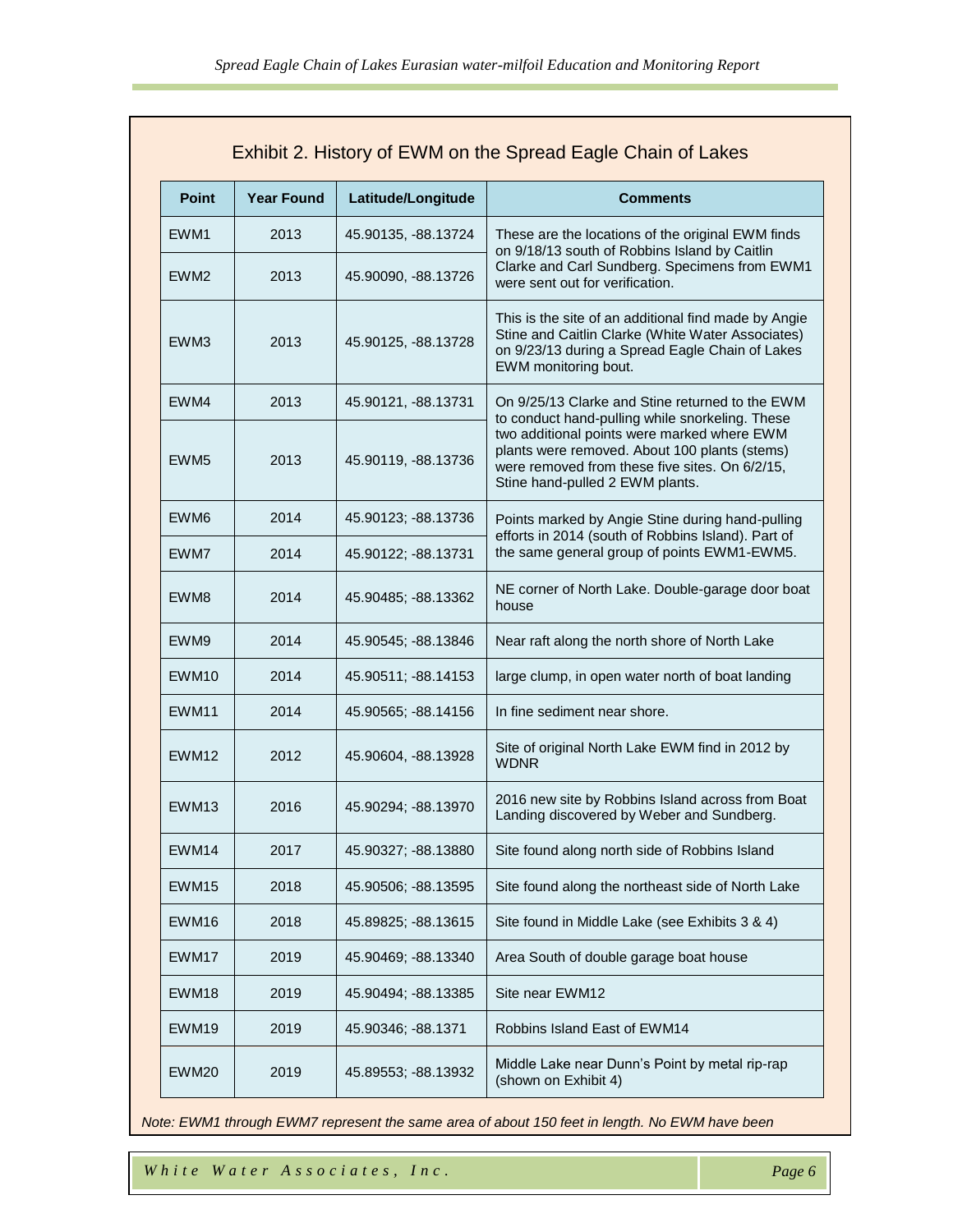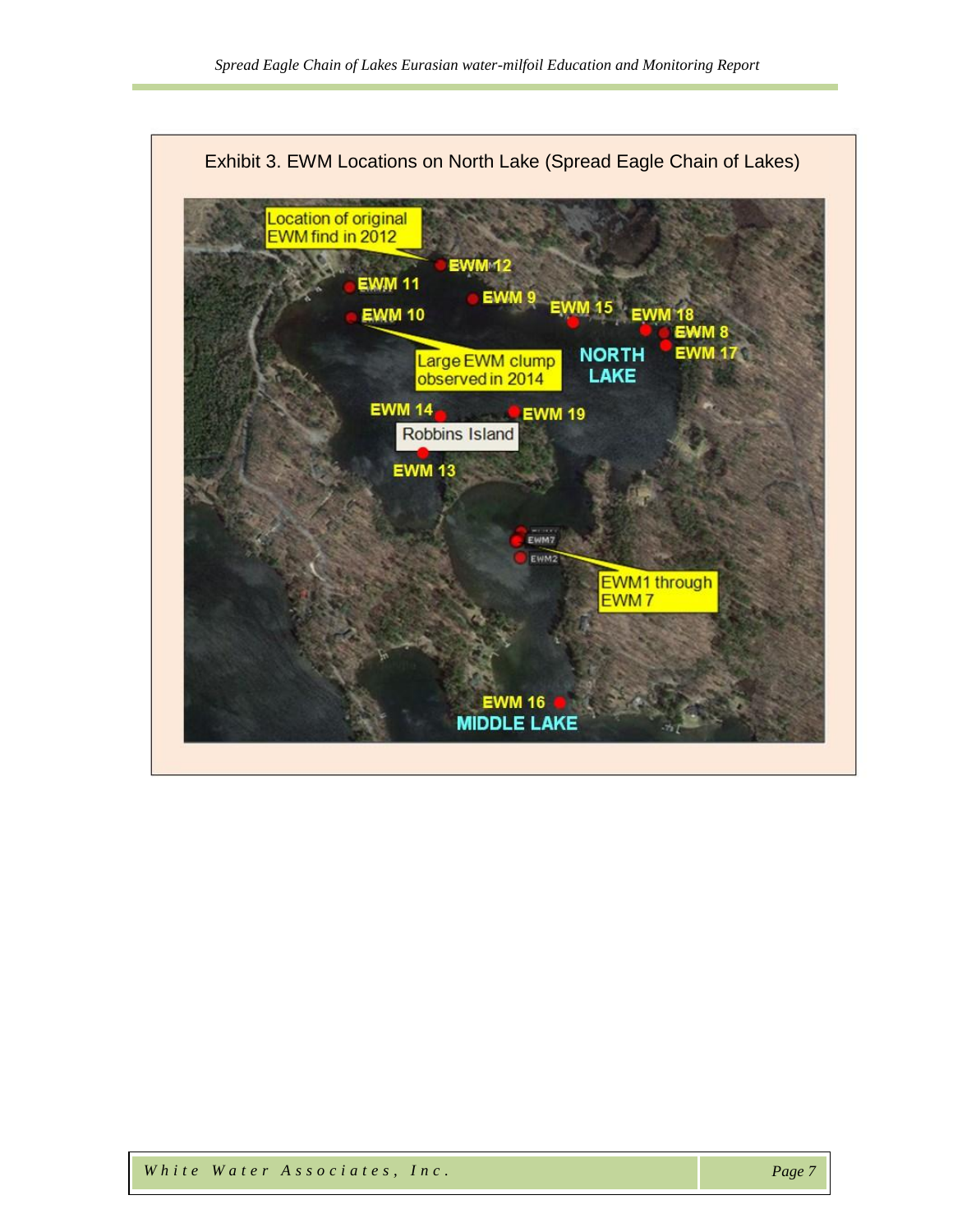| Exhibit 4. Record of hand-pulling harvest of North Lake EWM (pounds of EWM harvested). |                      |                 |                  |                  |                  |                  |                  |                  |                             |  |
|----------------------------------------------------------------------------------------|----------------------|-----------------|------------------|------------------|------------------|------------------|------------------|------------------|-----------------------------|--|
| Dates of<br>Hand-<br>pulling                                                           | <b>EWM Locations</b> |                 |                  |                  |                  |                  |                  |                  | <b>Total</b>                |  |
|                                                                                        | <b>EWM</b><br>8      | <b>EWM</b><br>9 | <b>EWM</b><br>11 | <b>EWM</b><br>13 | <b>EWM</b><br>14 | <b>EWM</b><br>15 | <b>EWM</b><br>17 | <b>EWM</b><br>19 | Pounds<br>by<br><b>Date</b> |  |
| 6/23/2017                                                                              |                      |                 | $\mathbf{1}$     |                  | 39               |                  |                  |                  | 40                          |  |
| 8/11/2017                                                                              | 3                    | 1               |                  |                  | 5                |                  |                  |                  | 9                           |  |
| 9/19/2017                                                                              |                      |                 | 0.25             |                  | 0.25             |                  |                  |                  | 0.5                         |  |
| 10/25/2017                                                                             |                      |                 |                  |                  | 0.5              |                  |                  |                  | 0.5                         |  |
| 6/7/2018                                                                               | 8                    | $\overline{2}$  | $\overline{4}$   |                  |                  | $\overline{2}$   |                  |                  | 16                          |  |
| 6/14/2018                                                                              |                      |                 |                  | 5                |                  |                  |                  |                  | $5\overline{)}$             |  |
| 6/23/2018                                                                              |                      |                 |                  | 15               |                  |                  |                  |                  | 15                          |  |
| 6/28/2018                                                                              | 8                    |                 | $\overline{2}$   |                  | 6                |                  |                  |                  | 16                          |  |
| 7/25/2018                                                                              |                      |                 | 3                |                  |                  |                  |                  |                  | $\overline{3}$              |  |
| 8/28/2018                                                                              | 3                    |                 |                  |                  | $\overline{2}$   |                  |                  |                  | $5\overline{)}$             |  |
| 6/11/2019                                                                              | 4                    |                 |                  | 6                | 58               |                  | 6                | 3                | 77                          |  |
| 6/21/2019                                                                              |                      |                 |                  | 11               | 3                |                  |                  |                  | 14                          |  |
| <b>Total</b><br><b>Pounds by</b><br><b>Site</b>                                        | 26                   | $\overline{3}$  | 10.25            | 37               | 113.75           | $\overline{2}$   | $6\overline{6}$  | $\overline{3}$   | 201                         |  |